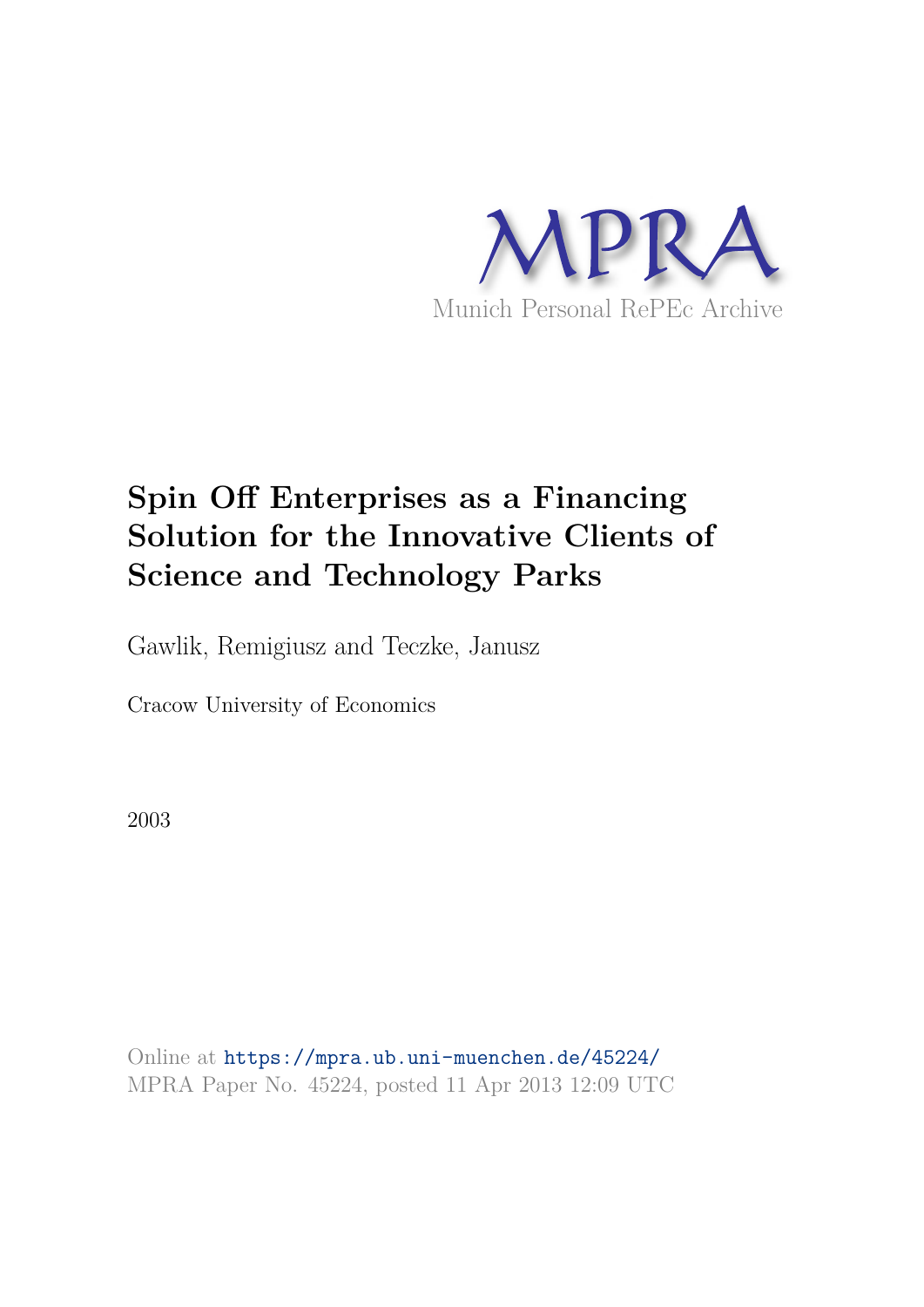# **SPIN – OFF ENTERPRISES AS A FINANCING SOLUTION FOR THE INNOVATIVE CLIENTS OF SCIENCE AND TECHNOLOGY PARKS**

### *J. TECZKE, R. GAWLIK*

*Cracow University of Economics, ul. Rakowicka 27, 31-510 Kraków, Poland* [elteczke@cyf-kr.edu.pl;](mailto:elteczke@cyf-kr.edu.pl?subject=Spin%20offs%20in%20Science%20and%20Technology%20Parks%20-%20Lw�w%2023%20-%2025%20June%202003) [remigiusz.gawlik@neo.pl](mailto:remigiusz.gawlik@neo.pl?subject=Spin%20offs%20in%20Science%20and%20Technology%20Parks%20-%20Lw�w%2023%20-%2025%20June%202003)

**Abstract:** In this paper we try to present the role of one of the Venture Capital financing solutions - the Spin – off organizations, which are a very interesting way of acquiring the financial means for the new established innovative companies – clients of the Science and Technology Parks.

**Keywords**: Spin – off, Science and Technology Park, Innovation, Alternative Financing, Venture Capital

### **1. Introduction**

 The division between the capital owners and those who have got interesting ideas, but do not possess enough means to put their projects into business practise has existed since the very beginning of the capitalism. Today, in the global economical environment, this partition can be observed even more then before. The cause of such a sharpening of the mentioned division line is the actual business environment, with aggressive marketing and very high level of market saturation in almost every area of life. The important change occurred in the thinking of the businessmen – they are not selling products anymore, but whole lifestyles, ideas or fashions. Because of that, to start a business today, the fact of having money and organisational abilities is not sufficient enough. What really sells, are innovative ideas.

 Meanwhile we can easily imagine a situation, where a young constructor, who has an interesting idea of an innovative solution and a very strong belief, that with some financial and organisational help he could first develop and then commercialise his product, has no financial means at all. As he is young and not employed on a basis of a full - time work contract, he is not a credible client for banks when applying for a credit. Eventually, even if he manages to get one, its amount would probably be much too low and at the end he will not have enough organisational experience to lead his commercialisation project to a successful end. It is also probable, that he would better like to spend his time on improving his project quality, instead of doing all the management work.

 For such people, a good solution can be cooperation with a Science and Technology Park grounded in their city or region. Such places are platforms of cooperation between the local high schools, science and advanced technology promotion centres and the potential investors. Each of these groups has its own advantages against the others. The high schools provide a sufficient number of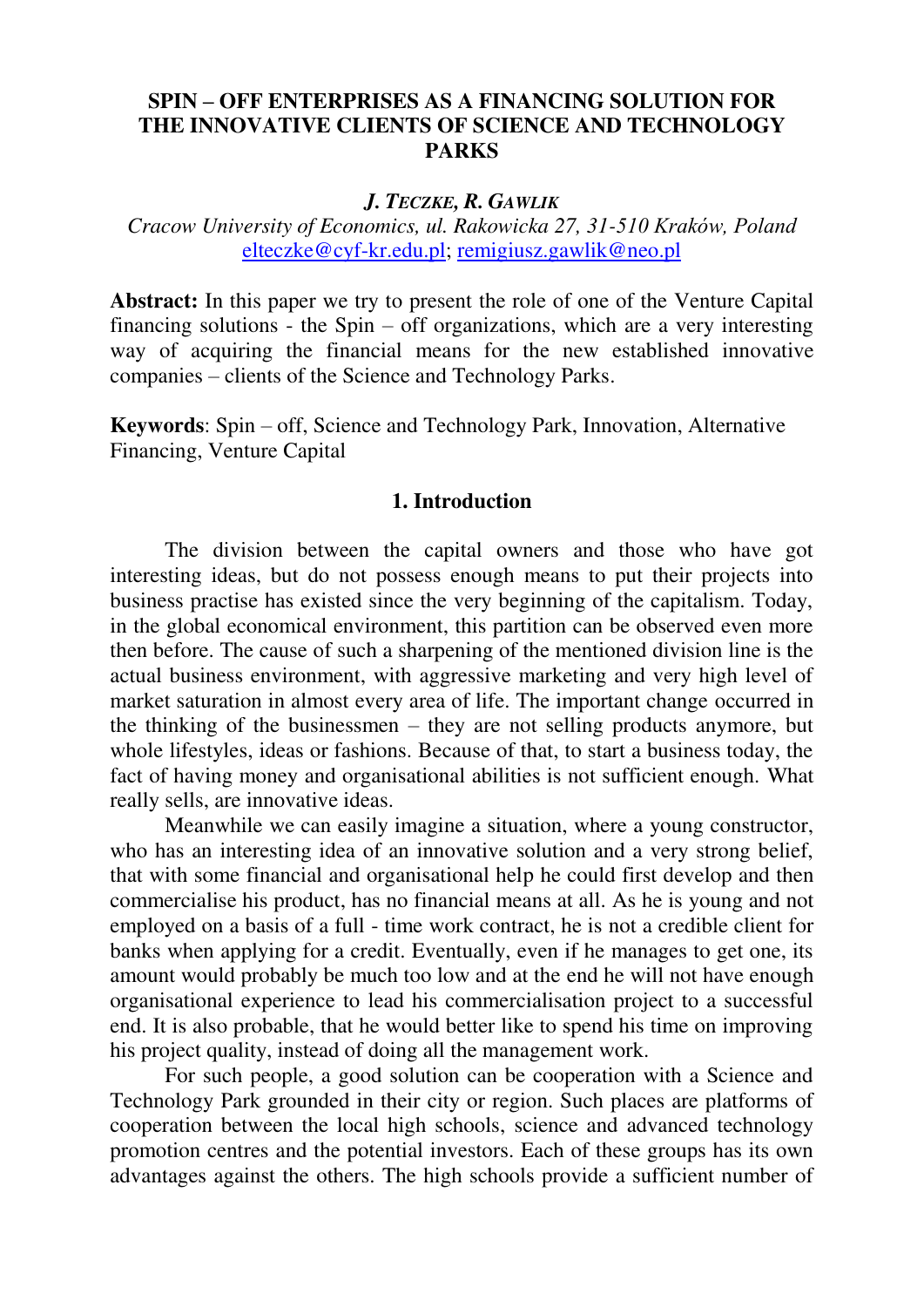well educated and highly specialised personnel, as well as management and organisation specialists, the science and advanced technology promotion centres bring the technological and scientific know – how. Their role is also assuring the constant technological or scientific development of the young company by providing the latest news from the concerned domain. The investors bring money into the projects they evaluate as those who could bring important benefits in the middle – or long - term future (usually 5 to 10 years, with a high risk rate, but the more risk, the more revenue on capital possible). The role of the Science and Technology Park itself is to provide necessary buildings (office rooms, production halls), infrastructure and office help. As a good business comes off from a mix of all of the above, establishing a company in a science and Technology Park gives the young enterprise the key prosperity factors.

# **2. What is a Spin – off enterprise?**

The Spin – off is being created when a need of technological know – how transfer occurs. Usually, the transfer starts in a research and development unit and its direction is a recently established unit, which aim is finding a solution of use of the acquired technology in practise and its commercialisation. We have to underline here, that this kind of knowledge transfer can be used both for new and already existing products.

In practise, a  $Spin - off$  creation consists in separating the assets of an existing enterprise in the form of a venture capital fund, notwithstanding any change of property rights – the lately created unit fully comes under the organisational chart of its mother company. Its role is to develop the conceptions and ideas coming from its mother enterprise, which are seen by the mother organisation as worth further improvement, but cannot be developed due to diverse reasons.

The management board of the young Spin – off enterprise consists of the managers delegated from the main enterprise – they leave their former employer and sign contracts with the Spin – off. It hardly ever occurs that any external managing board is hired. Due to such connotations of the management, every strategic decision is being made only after consultation with the mother company.

The main advantage of a  $Spin - off$  creation for the mother company is the fact of having an own research and development organisation. Partly independent on one hand, but on the other - bringing innovative solutions for the mother company and taking all the risk related to the development and commercialisation of the new technologies, which is much higher than in classical, stable business branches. Other advantage is a small, very flexible structure, fast reacting for the market needs and changes. The Spin – off permits the mother company to focus on its main areas of activity and creates better conditions for scientific and technological advance. At the same time, any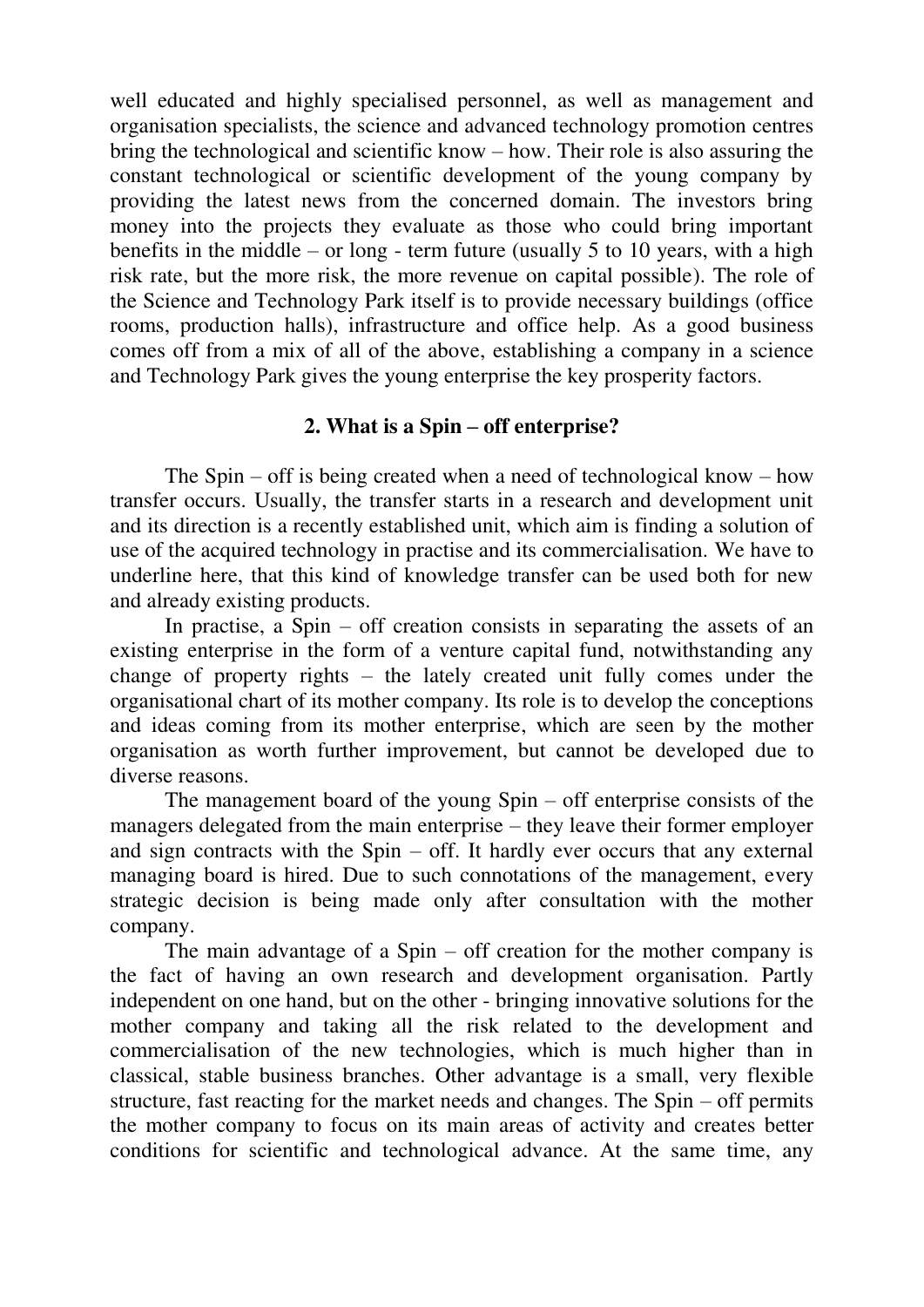over - investment or project failure does not affection the mother company, but the Spin – off only.

Obviously, there are some disadvantages, too. One of them is the high risk of conflict of interests between the Spin – off and the mother company. Many of such conflicts result in an abrupt bonds breaking between both institutions, which is not profitable for any of them. However, in almost every Spin – off a moment arrives, when breaking the bonds with the mother company seems very tempting for its further development and commercialisation of the new technology. The problem is that the main enterprise hardly ever can be satisfied with cost repayment only. This is the moment, when in most cases negotiations start.

Other disadvantage of a Spin – off creation is the high organisational and juridical separation cost that has to be paid by the mother company and the high risk of loosing the invested financial means.

The financial market knows several types of Spin – off enterprises. All of these can be mainly divided into two groups: the *real Spin – off* (new applications of already existing products) and *abstract Spin – off* (only transfer of technological knowledge $)^{1}$ .

If we look on the organizational side of a Spin – off, we can name the *Spin – off without enterprise creation* and the *Spin – off with enterprise creation*. In the last case, the role of the enterprise would be not only the implementation of the developed innovative technology, but also its use in production. This is the most common form of a Spin – off and further differentiation can be made: the *original* and *derivative Spin – off.* The *original Spin – off* did not have any organizational structure before the start of the new activity, and the *derivative Spin – off* used to have one. As one can easily understand, the *original Spin – off* has to be created from the beginning to the end, and the *derivative Spin – off* can be based on an already existing organizational structure.

A very important point in the original Spin – off creation is the position of the mother company against the new economic subject. If the Spin – off is being created in cooperation and after a positive decision of the mother enterprise, it can count on further financial, essential and organisational help. Meanwhile, sometimes the mother company does not see enough profits in creating an independent research and development unit. If the managers are strongly convinced, that the new enterprise can still be successful, they create a *Split – off*, which acts on the same rules, as the *original Spin – off*, but cannot count on any kind of help from the mother company. At the same time, it is independent and very fast becomes subject of usual rough market games – there is no protection from the mother company's side.

The forms of *derivative Spin – offs*, that can be observed in business practise are *spin – outs* (a new organisational unit is being created as a part of an existing enterprise) or *partial* and *full buy – outs*. The idea of a *buy out* is the

 $\overline{a}$ 

<sup>1</sup> N.Szyperski, H.Klandt, *Wissenschaftlich-technische Mitarbeiter von Forschungs- und Entwicklungseinrichtungen als potentielle Spin – off – Gründer*, Opladen 1981, s.19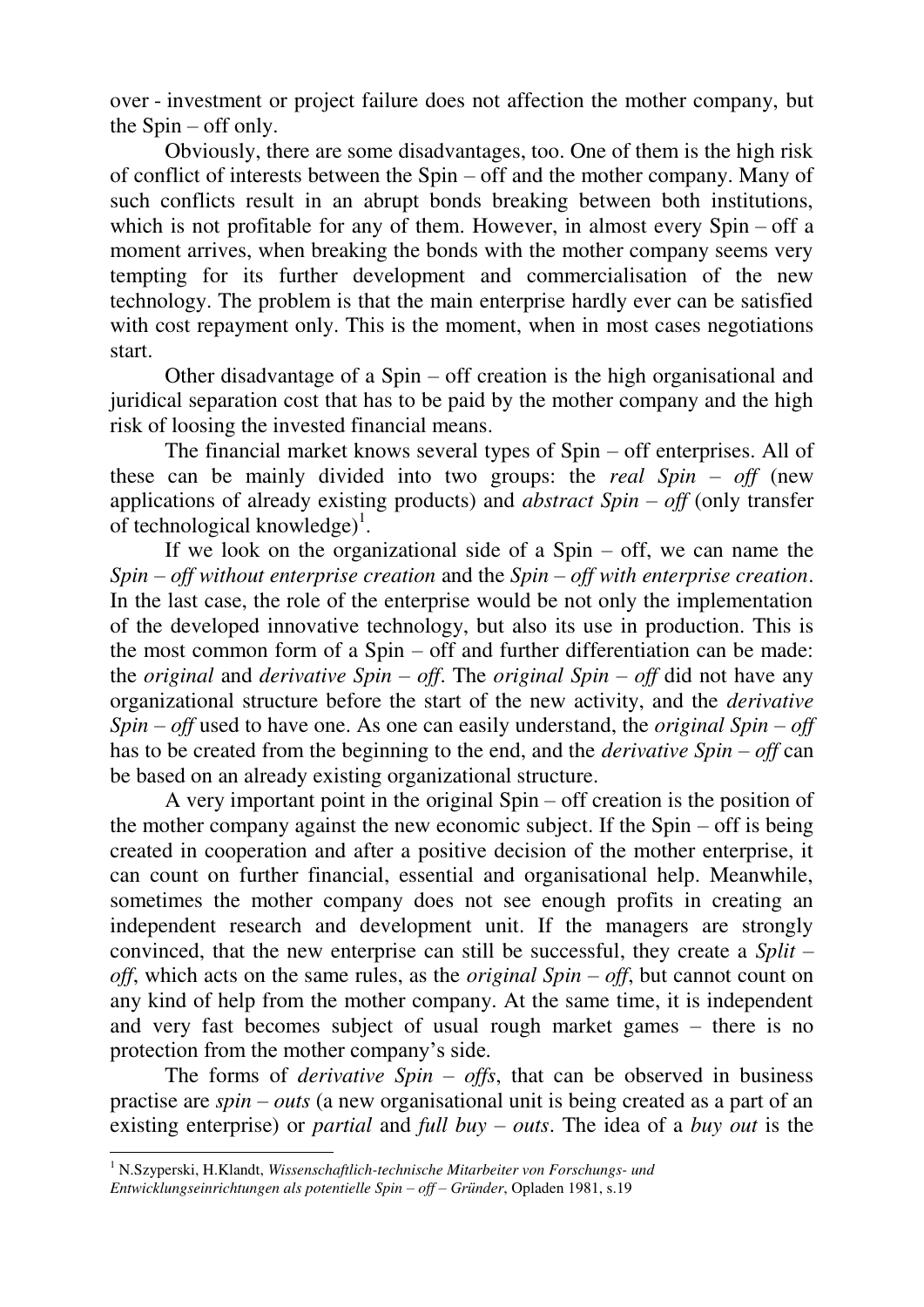sale of an  $up - to - now dependent organizational unit to an external business$ unit. The difference between *partial* and *full buy – outs* can be found in the level of shares acquired by the buyer – full block of shares (*full buy – out*) or a partial ownership share (*partial buy – out*).

It is the role of the mother company to decide the method, with use of which the Venture Capital will be brought to the established Spin – off. Many enterprises do not have interest in inviting the external investors. In this case, the company creates a Venture Capital fund itself, with the help of which the new innovative unit will be financed. Meanwhile, if the mother company allows the participation of other Venture Capital investors, both sides can gain important profits from the Spin – off activity. The external investors will have easy and cheap access to the experience of the stable, well market - implanted mother company. If the Spin – off becomes successful, they can also easily sell their shares to the mother company. On the other hand, both partners can gain profits by creating strong and background diverse research groups, grouping their own researchers in teams and gaining so the synergy effect.

# **3. Spin – off as a good financing proposition for an innovative enterprise – client of a Science and Technology Park**

 Like in every business, very fast the problem of financing the promising concept results. Here comes the Spin – off solution. In the following lines we will try to describe why it can be useful for the innovative clients of Science and Technology Parks.

First important feature is, that a  $Spin - off$  is always linked with innovation. The finance market offers very few financing instruments for the new, innovative technologies – most of classic financial instruments do not accept such a high level of risk, which always accompanies new technologies. Even Venture Capital funds that are mainly financing the innovative solutions do not assure such a strong linking with the constant development of the discovered innovation, as a Spin - off does.

 Secondly, the Spin – off brings the organisational experience of the former mother company managers, which is very important when starting a new enterprise. It happens very often, that a young scientist, who has got interesting ideas does not want, or even cannot - because of lack of experience - devote enough of his time to management questions. The assistance of professional managers can be useful here.

 The third feature that makes a Spin – off an interesting tool for financing the clients of science and technology parks is the direction of its further development – the company has to commercialise and sell or further use its new technology. And this follows exactly the main aim of every enterprise that was grounded in a Science and Technology Park.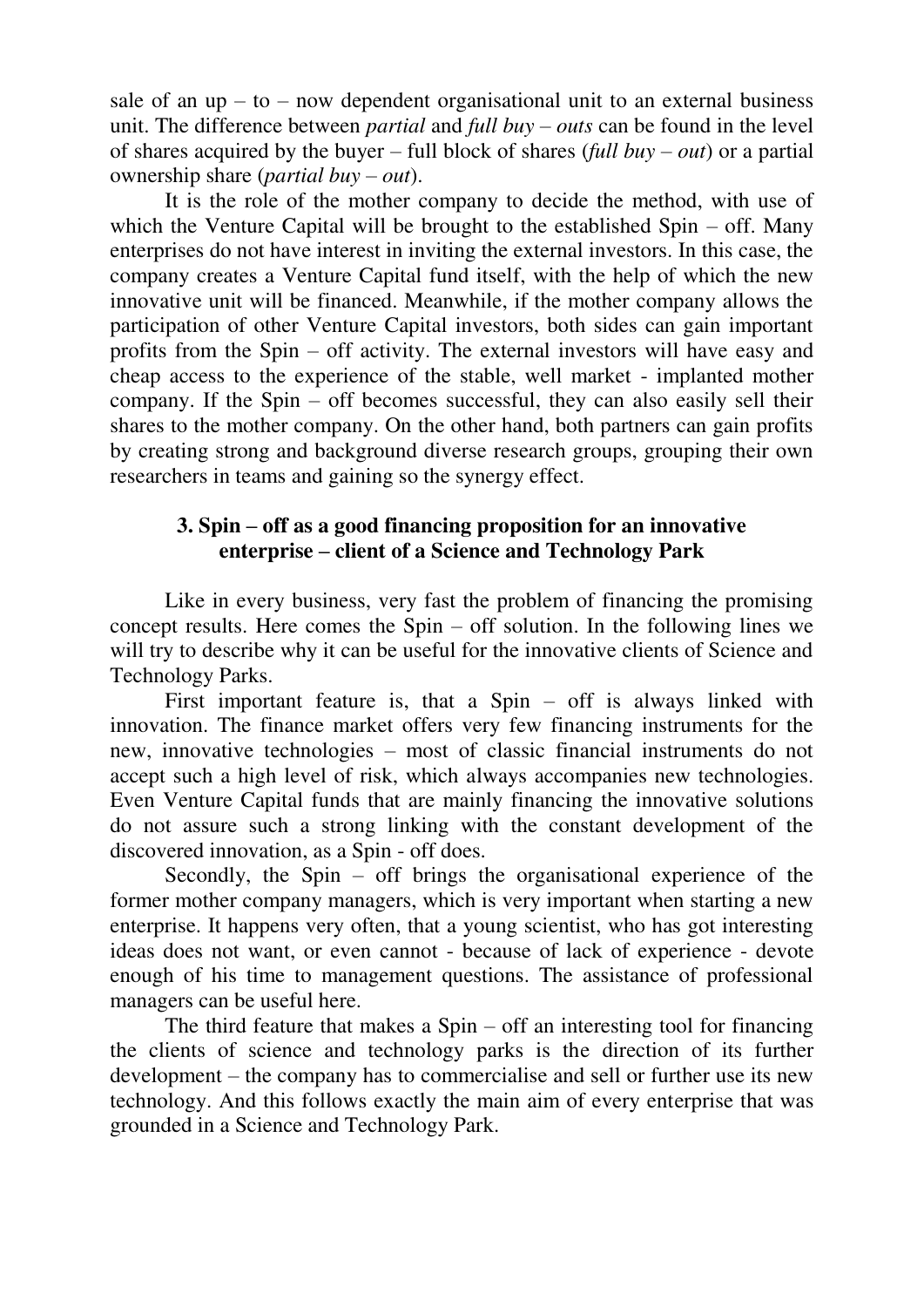## **4. Conclusion and proposal of a new solution**

In this paper we tried to bring closer to the reader the definition of a Spin - off enterprise, the types of Spin – offs and its usefulness for a lately established innovative enterprise – the client of a Science and Technology Park.

 Being one of the Venture Capital investment instruments, the Spin – off offers its beneficiaries interesting perspectives on further development of their projects and their successful commercialisation. It leaves also a possibility for the manager of buying or selling the enterprise when it becomes profitable.

 Many of the existing Science and Technology Parks recommend to their customers this kind of business activity, which is  $-$  in our opinion  $-$  a very good start point for becoming successful on the difficult and risky market of today, where in fact only products with high level of innovation can offer very high revenue on capital.

 To end up we would like to signal a possibility of creation of a new solution in the Spin – off area. An unusual, but very promising Spin – off grounding could be achieved by creating a Spin – off centre from a University or other higher education institution. The University's employers would be delegated for a two years period to work in the lately created Spin – off. During this time, as they would create the essential research and development background of the young company, they would not have to fulfil their scientific and didactic duties against their mother institution – the University. Once their contract with the Spin – off terminated, they would be back in their usual work at the high school.

 Such a solution offers even stronger linking between the innovative side of the young Spin – off and its development potential. The reason is a perfect mix of scientific and management specialists, very needed for the prosperity of a young company.

# *Reference List*

- 1. Battini P., *Capital Risque : mode d'emploi*, Editions d'Organisation, Paris 2001.
- 2. Braun M., Feige A., Sommerlatte T., A.D. Little HG., *Business Innovation*,

F.A.Z. – Institut, Frankfurt Am Main 2001.

- 3. Carter L., *Investment funds in emerging markets*, The World Bank, International Finance Corporation, Washington 1996.
- 4. Glogowski E., Münch M., *Nowe usługi finansowe*, Warszawa 1994.
- 5. Guedes M., Formica P., *The Economics of Science Parks*, Anprotec, IASP, AURRP, Brazil 1996.
- 6. Higgins J.M., Wiese G.G., *Innovationsmanagement*, Springer, Berlin Heidelberg 1996.